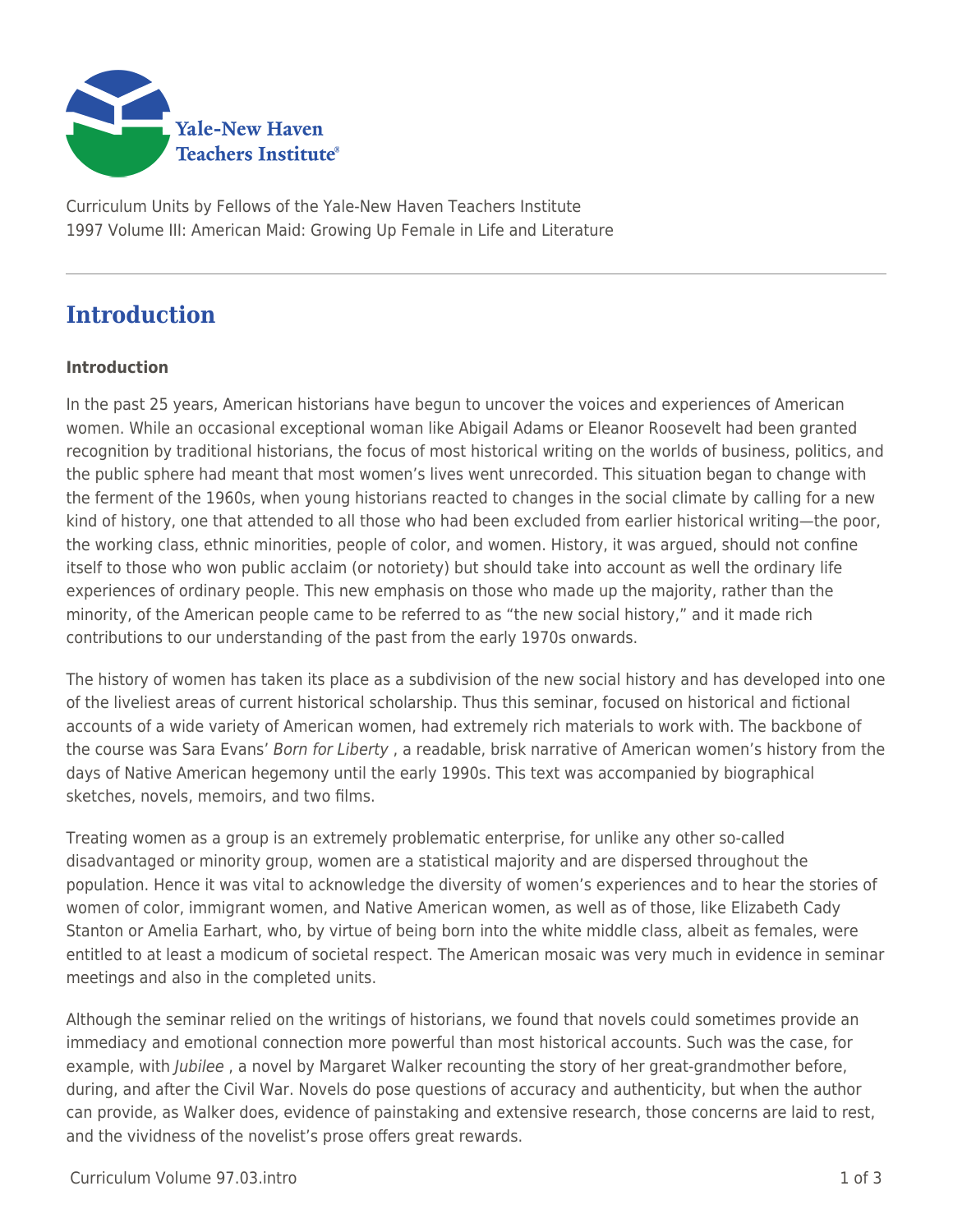Sometimes, our reading offered a palliative to popular culture's mythmaking, as with the story of Pocahantas, about whom so little is actually known, but whose life in the hands of the Disney filmmakers took on dimensions quite alien to the historical record.

Episodes that loomed large at the time but have since receded into the collective historical unconscious were revived with poignancy or pleasure. Farewell to Manzanar, Jeane Wakatzuki Houston's spare, matter-of-fact account of her family's internment during World War II, was one of a number of stories that spoke of a past not always to be celebrated. Yet it, like many others, also spoke of the courage and resilience of so many unsung people. Again and again, we seminar participants felt how greatly our foremothers had suffered and how much they had had to endure in the making of this nation.

One of the great joys of the seminar was the willingness of the teachers to share their research with one another. Some were more at home on the World Wide Web than others and brought in information and bibliography that could be photocopied and distributed. One participant showed us how she was incorporating material from archives found on the Web into her lesson plans. All were able to discuss the usefulness of the pertinent young peoples' literature that I, as facilitator, had no familiarity with.

Seminar participants tackled the fashioning of curricular units on the general topic of the female experience in this country in a variety of ways. One, Joyce Bryant, chose to introduce students to the beginnings and early development of the women's movement in the nineteenth century. Carol Penney used biographies of six women of several times and cultures in the American past (some well-known, some not) as the basis for student dramatizations, while Eleanor Willis's biographical approach used the lens of Eloise Greenfield's writings for children to focus on six women who had fought racism and sexism in the late nineteenth and twentieth centuries. Nancy Skolozdra elected to explore one particular period, the Civil War era, while Susan Norwood extended her range to three historical moments—the colonial period, the Revolutionary War, and the Civil War. Christine House created a unit on the experiences of women of several cultures in the Far West. Lesley Troppe chose to examine the lives of girls in three very different societies—the Amish, the Inuit, and the plantation slave South. June Gold was particularly interested in the relationship between mothers and daughters, which she examined through literature both classic (Little Women) and modern (Sarah, Plain and Tall) . Though many of the units dealt with African-American women in history, two participants, Rolanda Booker and Cynthia Roberts, concentrated on African-American literature, the writings of black women novelists and poets.

Overall, what is noteworthy about these units is their concern with diversity and their cross-disciplinary scope. Some of the units can be used to teach skills in reading, writing, social studies, and even math, all in one set of lessons. Another concern of the teachers is clearly in evidence—the need to convey images of strong, courageous women to serve as models for inner-city children, especially girls. Growth in self-esteem, together with greater appreciation of the accomplishments of our American foremothers, is the underlying message of many of these units. If the students of today are to become tomorrow's women of achievement, they need to learn the stories of those who have gone before them. The history and literature our seminar explored provide rich materials for revisioning the past and imagining a better future.

Cynthia E. Russett

Professor of History